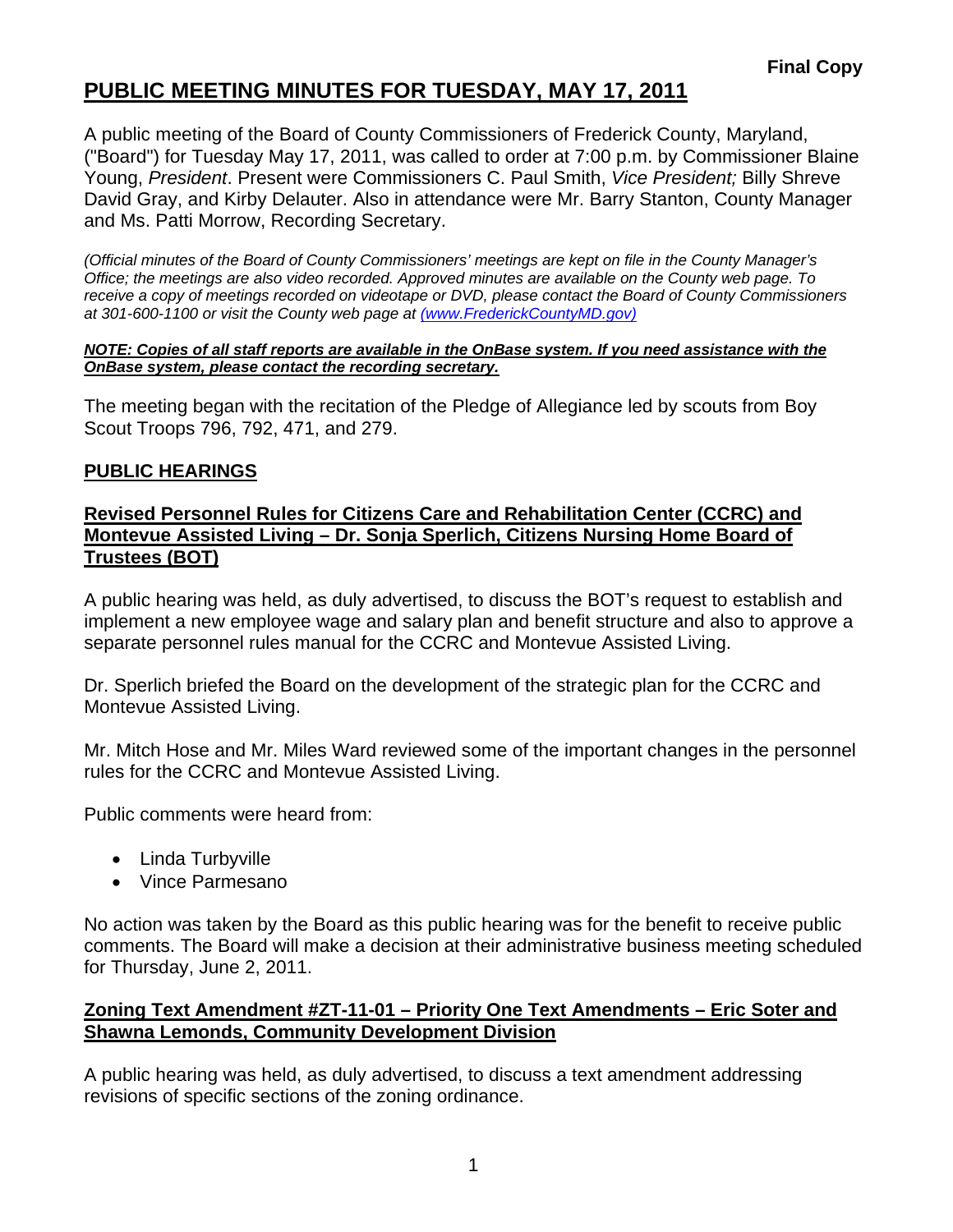# **PUBLIC MEETING MINUTES FOR TUESDAY, MAY 17, 2011**

Ms. Lemonds and Mr. Soter presented the text amendments to the Board.

Public comment was heard from:

- Hood Geisbert
- Doug Smith
- Tony Wackerle
- Nicholas Redding
- Sarah Redding
- Scott Geisbert
- Jim May
- Patrick Allen
- Virginia L. Floyd
- Scott Durham
- Joe Knott
- Donna Knott
- Roy Taylor
- Glenn Jarden
- Ted Poole
- Susan Kraus
- Karen Jeffers
- Susan Hanson
- Lisa Cairns
- Brenda Harding
- Deb Kahley
- Tom Wheatley
- Linda Ropelewski
- Gerald Blair
- Mike Middere
- Rand Weinberg, Esquire, Weinberg and Miller
- Myra Agastino
- Bill Nelson
- Scott Miller, Esquire, Weinberg and Miller
- Charlie Seymour
- Randy Kole
- Kai Hagen
- Elizabeth Bower
- Carla Beck

A lengthy discussion ensued regarding an increase to the building footprint in the village center zoning district.